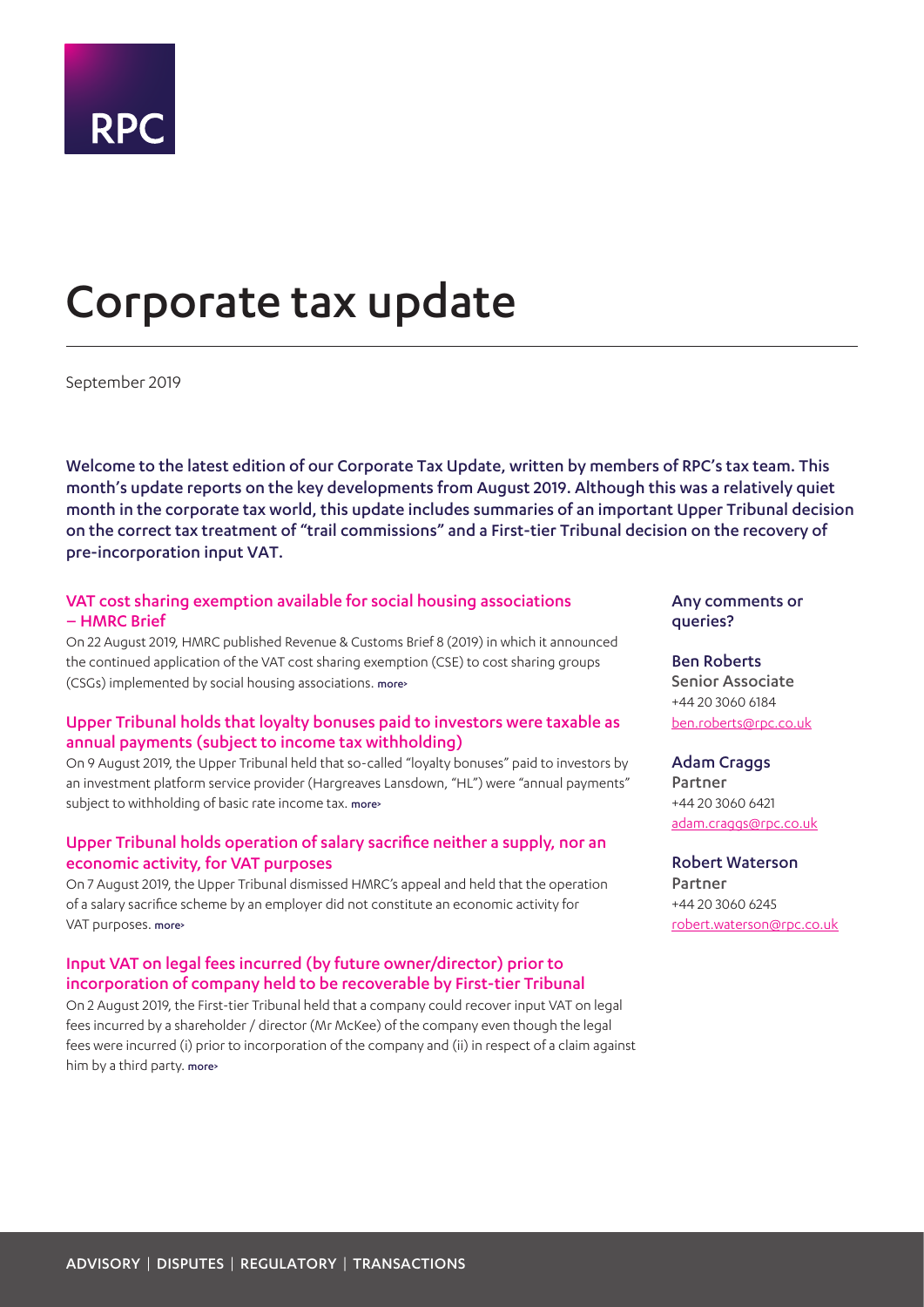# <span id="page-1-0"></span>VAT cost sharing exemption available for social housing associations – HMRC Brief

On 22 August 2019, HMRC published Revenue & Customs Brief 8 (2019) in which it announced the continued application of the VAT cost sharing exemption (CSE) to cost sharing groups (CSGs) implemented by social housing associations.

The CSE, broadly, provides an exemption for VAT on services provided within groups whose members make exempt (or non-business) supplies provided:

- **•** the intra-group supplies are "directly necessary" to enable the group members to make such exempt (or non-business) supplies
- **•** only each member's exact share of the cost of the intra-group supplies are recovered, and
- **•** exempting the intra-group supply would not lead to distortion of competition.

In 2017, ECJ decisions on the CSE held that its scope was limited to activities in the "public interest". In light of this, HMRC issued Briefs in 2018 confirming that going forward the CSE would not be available for the banking and insurance industries (amongst others). The position for social housing groups was that they could continue to apply the CSE, pending a review.

The latest Brief is welcome news for the social housing industry as it confirms that social housing associations can continue to apply the CSE (as they meet the "public interest" requirement). Helpfully, HMRC also confirm that if further changes are required, HMRC will announce them giving at least 12 months' notice (without retrospective effect).

For these purposes a "social housing association" is a housing association defined in section one of the Housing Associations Act 1985 and other registered social landlords who provide social housing for the benefit of the community, on a not-for-profit basis<sup>[1](#page-1-2)</sup>. The CSG is not itself required to be a housing association and normally will not be such a body. The CSE does not apply to arrangements entered into by private landlords.

The Brief can be viewed [here.](https://www.gov.uk/government/publications/revenue-and-customs-brief-8-2019-review-of-the-vat-exemption-for-cost-sharing-groups-in-the-social-housing-sector)

<span id="page-1-1"></span>[Back to contents>](#page-0-0)

# Upper Tribunal holds that loyalty bonuses paid to investors were taxable as annual payments (subject to income tax withholding)

On 9 August 2019, the Upper Tribunal held<sup>2</sup> that so-called "loyalty bonuses" paid to investors by an investment platform service provider (Hargreaves Lansdown, "HL") were "annual payments" subject to withholding of basic rate income tax.

Very briefly, HL operated a platform through which investment products were made available to investors. HL passed on to investors any share of the annual management charge (AMC) rebated to HL. HL's terms and conditions provided for the payment of "loyalty bonuses" to clients in certain circumstances. HL negotiated lower AMCs with providers and passed on the benefit of the reduction by paying a "loyalty bonus" to investors.

- <span id="page-1-2"></span>1. Together with equivalent bodies in Scotland and Northern Ireland.
- <span id="page-1-3"></span>2. In *HMRC v Hargreaves Lansdown Asset Management Ltd* [2019] UKUT 0246.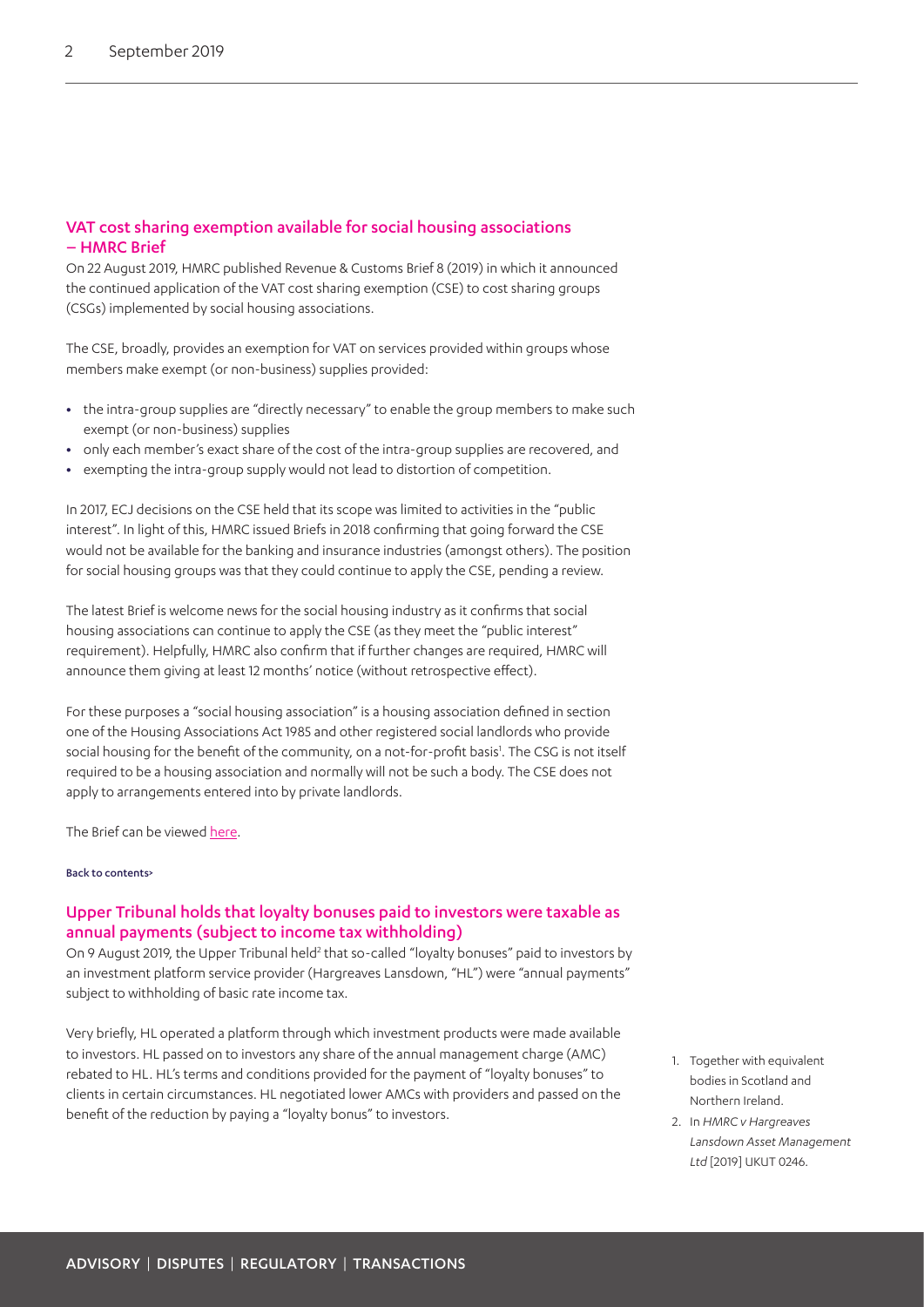The Upper Tribunal's decision overturns that of the First-tier Tribunal (FTT). The FTT had held that the loyalty bonuses did not represent "pure income profit" in the investor's hands (a key requirement in determining whether any payment is an annual payment subject to withholding) on the basis that the loyalty bonus was, in fact, the passing on to investors of their share of the AMC rebated to HL and could not therefore amount to "profit".

It was not surprising that HMRC appealed the FTT decision, which went directly against HMRC's publicly stated view of "trail commissions". HMRC's stated view is set out in Revenue & Customs Brief 4 (2013), which can be viewed [here.](https://www.gov.uk/government/publications/revenue-and-customs-brief-4-2013-payments-of-trail-commission)

The decision looked at two of the characteristics of an "annual payment", as established by case law.

#### The recurrence condition

In order to constitute an annual payment, the payment must recur or at least be capable of recurrence (even if the obligation to pay is contingent). The Upper Tribunal (agreeing with the FTT on this point) held that the loyalty bonuses were paid on a monthly basis, under a binding contractual obligation, and the only contingency was whether the relevant investment continued to be held at the end of any particular month. The payments were therefore held to be capable of recurrence as the kind of investments acquired by HL were more likely to be longterm investments, and the fact that the arrangements might be terminated in the future should not affect the question of recurrence.

#### The "pure income profit" condition

On this issue, the Upper Tribunal disagreed with the FTT. The Tribunal held that the FTT erred in its approach by not basing its decision on the terms of the contractual arrangements in place. The pertinent question, according to the Upper Tribunal, is whether the payment is a taxable receipt in the hands of the recipient (here, the investor) without any deduction for expenses. In this regard it was noted that:

- **•** the AMC and payment of any rebate was purely a matter between HL and the relevant fund manager
- **•** the fact that an investor has to bear the AMC (in the sense it reduces the distribution of income or value of the investment) does not give rise to a deductible (for tax purposes) expense
- **•** the investor did not have to do anything (other than hold the relevant investment at the end of the month) in order to receive the loyalty bonus
- **•** in particular, the investor did not need to incur any expense in order to receive the loyalty bonus

On this basis, the Upper Tribunal held that the "loyalty bonus" was exactly that; it was a payment in return for an investor's loyalty and as such amounts to "pure income profit".

The decision can be viewed [here](https://www.gov.uk/tax-and-chancery-tribunal-decisions/the-commissioners-for-hm-revenue-and-customs-v-hargreaves-lansdown-asset-management-ltd-2019-ukut-0246-tcc).

[Back to contents>](#page-0-0)

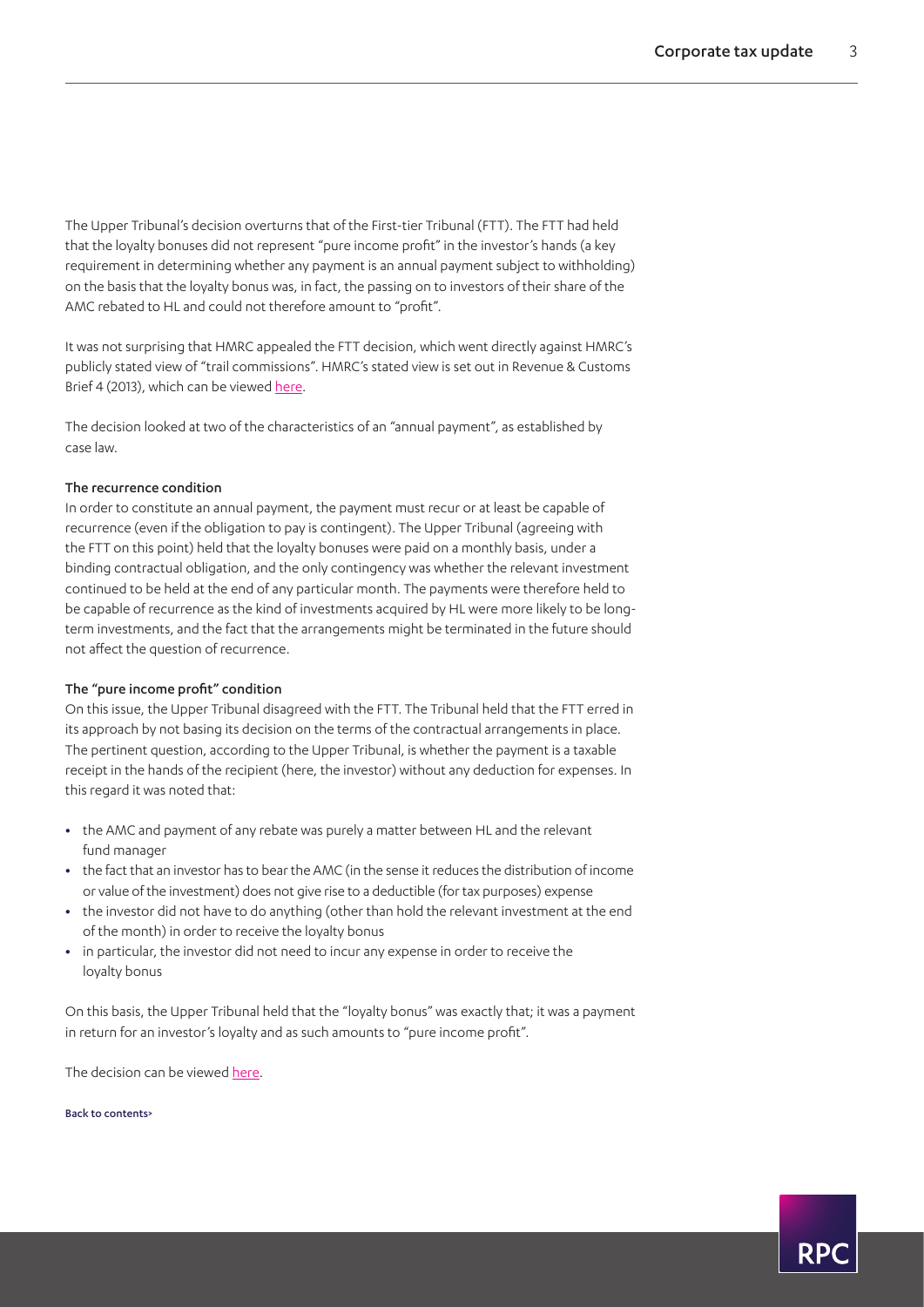# <span id="page-3-0"></span>Upper Tribunal holds operation of salary sacrifice neither a supply, nor an economic activity, for VAT purposes

On 7 August 2019, the Upper Tribunal<sup>[3](#page-3-1)</sup> dismissed HMRC's appeal and held that the operation of a salary sacrifice scheme by an employer did not constitute an economic activity for VAT purposes.

The employer (Pertemps) offered certain employees the option of participating in a salary sacrifice scheme. Pertemps provides permanent and temporary workers to clients. Employees of Pertemps working on temporary assignments were given the option of (i) being paid a 'full' salary, out of which they would have to meet their travel and subsistence expenses, or (ii) receiving a reduced salary but being paid their expenses. The amount of the reduction under option (ii) was the amount of the expenses plus a fixed amount of 50p or £1 per shift.

In the usual way, the salary sacrifice scheme offered tax and national insurance contributions (NICs) savings for the employees, and employer NICs savings for Pertemps.

HMRC's view of the arrangements was that, for VAT purposes, Pertemps was making a taxable supply to its employees. The consideration for this supply, in HMRC's view, was the 50p or £1 fixed amount (per shift) deducted from the salaries of participating employees.

The First-tier Tribunal had held that Pertemps did supply services to its participating employees, but that the operation of the salary sacrifice scheme was not an "economic activity" for VAT purposes (end result being, no VAT due).

The Upper Tribunal's decision is one better for the taxpayer in that it agreed with the FTT that there was no "economic activity" here, but disagreed with the FTT on the question as to whether there was a supply at all for VAT purposes. In finding against HMRC on both legs of the two-tier approach set out in *Wakefield College*[4](#page-3-2) , the Tribunal agreed that no VAT is due in respect of the salary sacrifice arrangements.

On the "economic activity" test, the Tribunal was not swayed by the arguments put forward on behalf of HMRC that there was a "general market" for the services provided by Pertemps under the salary sacrifice arrangements. The Tribunal held that Pertemps was simply acting as an employer, making tax and NICs deductions in accordance with the law. The fact that other employers did the same did not, in the Tribunal's view, mean that there was a "general market" for the services that could support the position that Pertemps was providing the services for the purposes of obtaining income on a continuing basis.

On the "supply" question, the Tribunal's view was that Pertemps did not supply anything at all in return for the payment of the 50p or £1 fixed amount. Rather than providing some sort of administrative services to participating employees (as HMRC argued), the Tribunal held that Pertemps was merely complying with its tax and NICs obligations.

The decision can be viewed [here.](https://www.bailii.org/uk/cases/UKUT/TCC/2019/234.html)

[Back to contents>](#page-0-0)

- <span id="page-3-1"></span>3. In *HMRC v Pertemps Ltd* [2019] UKUT 234 (TCC).
- <span id="page-3-2"></span>4. [2018] EWCA Civ 952.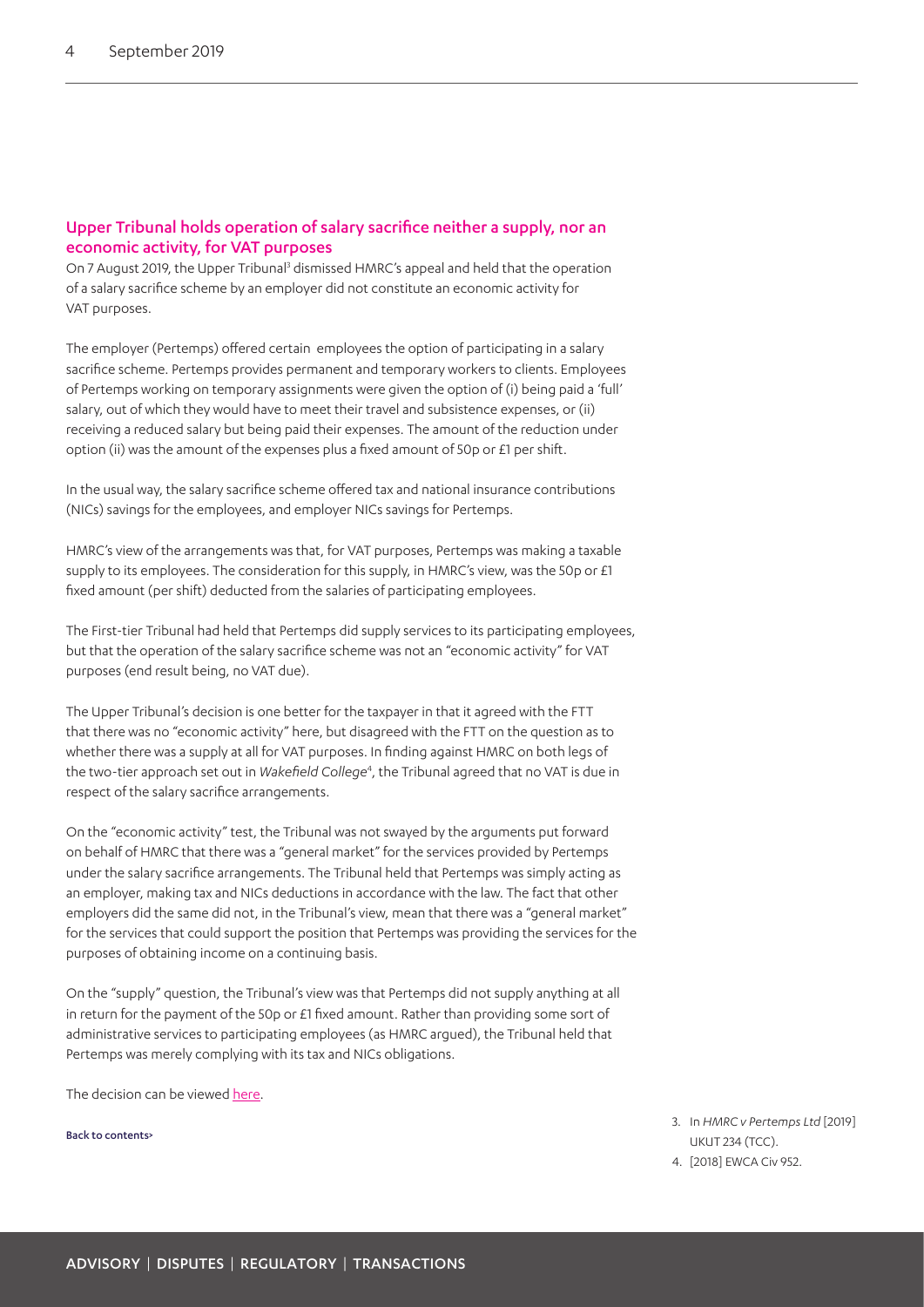# <span id="page-4-0"></span>Input VAT on legal fees incurred (by future owner/director) prior to incorporation of company held to be recoverable by First-tier Tribunal

On 2 August 2019, the First-tier Tribunal held<sup>[5](#page-4-1)</sup> that a company could recover input VAT on legal fees incurred by a shareholder/director (Mr McKee) of the company even though the legal fees were incurred (i) prior to incorporation of the company and (ii) in respect of a claim against him by a third party.

Mr McKee, a software programmer, had been engaged as a consultant by Jumar Solutions Ltd (Jumar). During this time Mr McKee developed software in his spare time, outside of his responsibilities with Jumar, and with the intention of developing the software after he had left Jumar. Jumar issued proceeding against Mr McKee in the mistaken belief that he was looking to develop a product that infringed Jumar's copyright and confidential information. Mr McKee instructed solicitors, personally, to defend the claim and was successful before the High Court in June 2016.

Very soon after succeeding at the High Court, Mr McKee incorporated Koolmove Ltd as a vehicle through which to develop the software as a business. Koolmove became registered for VAT and submitted VAT returns that sought to recover the VAT on the significant legal costs incurred by Mr McKee in successfully defending Jumar's claim. HMRC wrote to Koolmove, disallowing the recovery of this input VAT, on the basis that "the engagement letter between Mr McKee and his solicitors do not mention [Koolmove], therefore the legal costs were provided to Mr McKee in his personal capacity as [Koolmove] did not exist at the time of the litigation."

The appeal to the First-tier Tribunal rested upon the application of regulation 111 of the Value Added Tax Regulations 1995 (Exceptional claims for VAT relief). In particular regulation 111(1) (b), when read with regulation 111(2)(d), provides that input VAT on supplies made prior to incorporation may be recoverable by a company if:

- **•** the supplies were made for the company's benefit and for the purposes of the business to be carried on by it
- **•** the supplies were made to a person who, at the time, was not a "taxable person" for VAT purposes but who became a member or officer of the company
- **•** the supplies were made within the 6 months before the company's effective date of registration, and
- **•** the cost of the supplies are reimbursed in full by the company.

The Tribunal held that Koolmove could recover the VAT on the legal costs, on the basis that Mr McKee always intended to exploit the software he developed during his time working for Jumar through his own company. The incorporation of Koolmove took place as soon as reasonably practicable after Mr McKee succeeded at the High Court in defending Jumar's claim, and the Tribunal accepted that it would have made no sense to incorporate the company before the outcome of the High Court case was known.

The decision can be viewed [here.](https://www.bailii.org/uk/cases/UKFTT/TC/2019/TC07305.pdf)

[Back to contents>](#page-0-0) **Back to contents>** 5. In *Koolmove Ltd v HMRC* [2019] UKFTT 502 (TC).

<span id="page-4-1"></span>